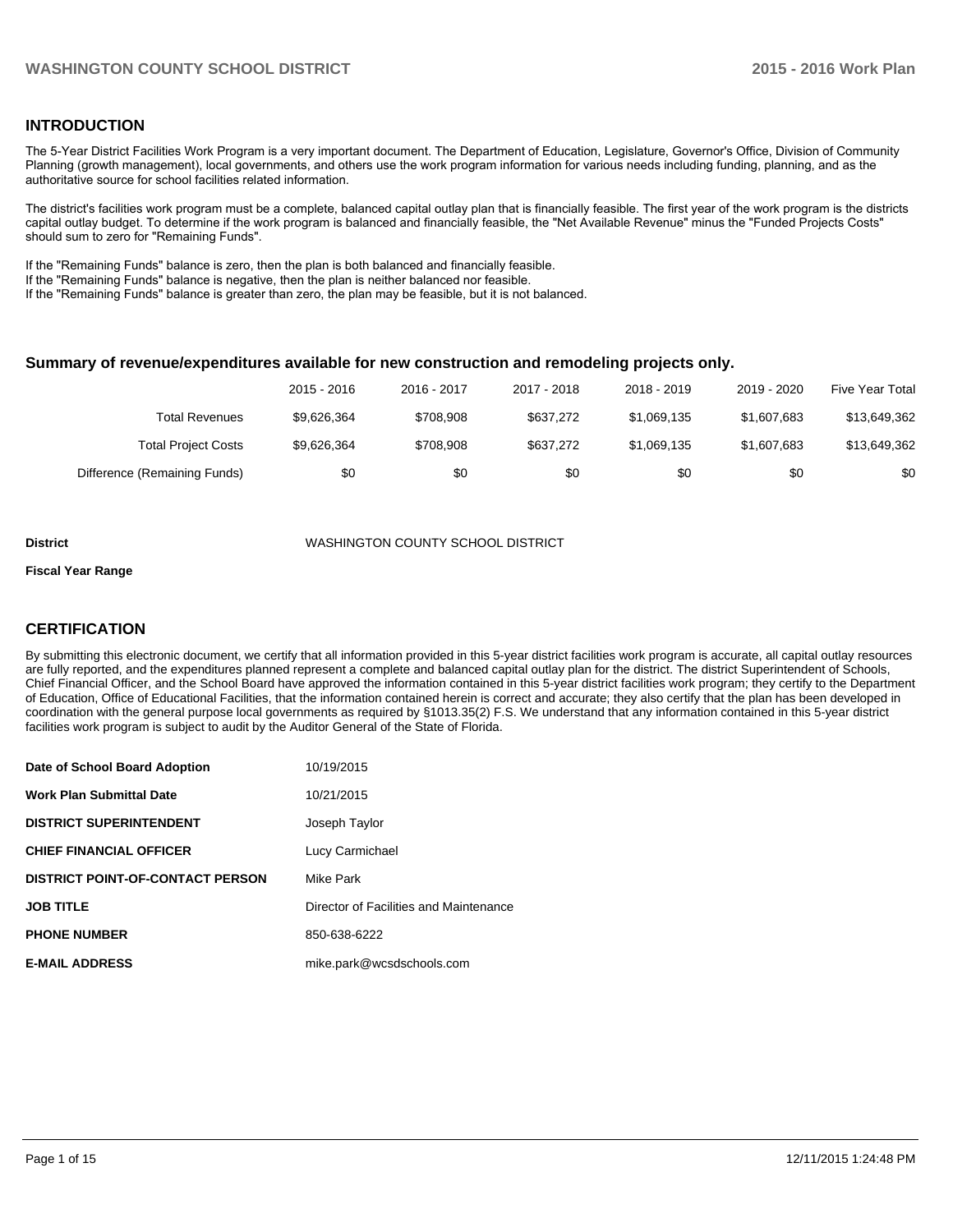# **Expenditures**

#### **Expenditure for Maintenance, Repair and Renovation from 1.50-Mills and PECO**

Annually, prior to the adoption of the district school budget, each school board must prepare a tentative district facilities work program that includes a schedule of major repair and renovation projects necessary to maintain the educational and ancillary facilities of the district.

|                                  | Item                                                                                                                                                                                                                                                                                                                                                                | $2015 - 2016$<br><b>Actual Budget</b>                                                                                                                                                                                     | 2016 - 2017<br>Projected | 2017 - 2018<br>Projected | 2018 - 2019<br>Projected | 2019 - 2020<br>Projected | <b>Total</b> |  |  |  |
|----------------------------------|---------------------------------------------------------------------------------------------------------------------------------------------------------------------------------------------------------------------------------------------------------------------------------------------------------------------------------------------------------------------|---------------------------------------------------------------------------------------------------------------------------------------------------------------------------------------------------------------------------|--------------------------|--------------------------|--------------------------|--------------------------|--------------|--|--|--|
| <b>HVAC</b>                      |                                                                                                                                                                                                                                                                                                                                                                     | \$65,000                                                                                                                                                                                                                  | \$80,000                 | \$50,000                 | \$80,000                 | \$80,000                 | \$355,000    |  |  |  |
| Locations:                       | CHIPLEY SENIOR HIGH (OLD), KATE M SMITH ELEMENTARY, MAINTENANCE/FOOD SERVICE/TRANSPORTATION/CUSTODIAL,<br>PANHANDLE AREA EDUCATIONAL CONSORTIUM (PAEC), ROUHLAC MIDDLE/CHIPLEY SENIOR, VERNON BUS GARAGE, VERNON<br>ELEMENTARY, VERNON MIDDLE, VERNON SENIOR HIGH (NEW), WASHINGTON SUPERINTENDENT'S OFFICE, WASHINGTON-<br>HOLMES AREA VOCATIONAL-TECHNICAL CENTER |                                                                                                                                                                                                                           |                          |                          |                          |                          |              |  |  |  |
| Flooring                         |                                                                                                                                                                                                                                                                                                                                                                     | \$50,000                                                                                                                                                                                                                  | \$50,000                 | \$25,000                 | \$25,000                 | \$25,000                 | \$175,000    |  |  |  |
|                                  | WASHINGTON-HOLMES AREA VOCATIONAL-TECHNICAL CENTER                                                                                                                                                                                                                                                                                                                  | Locations: CHIPLEY SENIOR HIGH (OLD), KATE M SMITH ELEMENTARY, MAINTENANCE/FOOD SERVICE/TRANSPORTATION/CUSTODIAL,<br>ROUHLAC MIDDLE/CHIPLEY SENIOR, VERNON ELEMENTARY, VERNON MIDDLE, WASHINGTON SUPERINTENDENT'S OFFICE, |                          |                          |                          |                          |              |  |  |  |
| Roofing                          |                                                                                                                                                                                                                                                                                                                                                                     | \$32,500                                                                                                                                                                                                                  | \$30,000                 | \$30,000                 | \$50,000                 | \$30,000                 | \$172,500    |  |  |  |
|                                  | Locations: CHIPLEY SENIOR HIGH (OLD), MAINTENANCE/FOOD SERVICE/TRANSPORTATION/CUSTODIAL, VERNON BUS GARAGE,<br>WASHINGTON-HOLMES AREA VOCATIONAL-TECHNICAL CENTER                                                                                                                                                                                                   |                                                                                                                                                                                                                           |                          |                          |                          |                          |              |  |  |  |
| Safety to Life                   |                                                                                                                                                                                                                                                                                                                                                                     | \$30,000                                                                                                                                                                                                                  | \$5.000                  | \$30,000                 | \$10,000                 | \$10,000                 | \$85,000     |  |  |  |
| Locations:                       | CHIPLEY SENIOR HIGH (OLD), KATE M SMITH ELEMENTARY, MAINTENANCE/FOOD SERVICE/TRANSPORTATION/CUSTODIAL,<br>PANHANDLE AREA EDUCATIONAL CONSORTIUM (PAEC), ROUHLAC MIDDLE/CHIPLEY SENIOR, VERNON BUS GARAGE, VERNON<br>ELEMENTARY, VERNON MIDDLE, VERNON SENIOR HIGH (NEW), WASHINGTON SUPERINTENDENT'S OFFICE, WASHINGTON-<br>HOLMES AREA VOCATIONAL-TECHNICAL CENTER |                                                                                                                                                                                                                           |                          |                          |                          |                          |              |  |  |  |
| Fencing                          |                                                                                                                                                                                                                                                                                                                                                                     | \$10,000                                                                                                                                                                                                                  | \$10,000                 | \$10,000                 | \$10,000                 | \$10,000                 | \$50,000     |  |  |  |
| Locations:                       | KATE M SMITH ELEMENTARY, ROUHLAC MIDDLE/CHIPLEY SENIOR, VERNON ELEMENTARY, VERNON MIDDLE                                                                                                                                                                                                                                                                            |                                                                                                                                                                                                                           |                          |                          |                          |                          |              |  |  |  |
| Parking                          |                                                                                                                                                                                                                                                                                                                                                                     | \$20,000                                                                                                                                                                                                                  | \$50,000                 | \$35,000                 | \$15,000                 | \$10,000                 | \$130,000    |  |  |  |
| Locations:                       | KATE M SMITH ELEMENTARY, ROUHLAC MIDDLE/CHIPLEY SENIOR, VERNON ELEMENTARY, VERNON SENIOR HIGH (NEW),<br>WASHINGTON-HOLMES AREA VOCATIONAL-TECHNICAL CENTER                                                                                                                                                                                                          |                                                                                                                                                                                                                           |                          |                          |                          |                          |              |  |  |  |
| Electrical                       |                                                                                                                                                                                                                                                                                                                                                                     | \$15,000                                                                                                                                                                                                                  | \$15,000                 | \$20,000                 | \$20,000                 | \$20,000                 | \$90,000     |  |  |  |
|                                  | Locations: CHIPLEY SENIOR HIGH (OLD), KATE M SMITH ELEMENTARY, MAINTENANCE/FOOD SERVICE/TRANSPORTATION/CUSTODIAL,<br>ROUHLAC MIDDLE/CHIPLEY SENIOR, VERNON BUS GARAGE, VERNON ELEMENTARY, VERNON MIDDLE, VERNON SENIOR HIGH<br>(NEW), WASHINGTON SUPERINTENDENT'S OFFICE, WASHINGTON-HOLMES AREA VOCATIONAL-TECHNICAL CENTER                                        |                                                                                                                                                                                                                           |                          |                          |                          |                          |              |  |  |  |
| Fire Alarm                       |                                                                                                                                                                                                                                                                                                                                                                     | \$24,010                                                                                                                                                                                                                  | \$25,000                 | \$50,000                 | \$50,000                 | \$50,000                 | \$199,010    |  |  |  |
|                                  | Locations: CHIPLEY SENIOR HIGH (OLD), KATE M SMITH ELEMENTARY, ROUHLAC MIDDLE/CHIPLEY SENIOR, VERNON BUS GARAGE, VERNON<br>ELEMENTARY, VERNON MIDDLE, VERNON SENIOR HIGH (NEW), WASHINGTON-HOLMES AREA VOCATIONAL-TECHNICAL CENTER                                                                                                                                  |                                                                                                                                                                                                                           |                          |                          |                          |                          |              |  |  |  |
| Telephone/Intercom System        |                                                                                                                                                                                                                                                                                                                                                                     | \$4.900                                                                                                                                                                                                                   | \$5.000                  | \$10,000                 | \$10,000                 | \$5,000                  | \$34,900     |  |  |  |
|                                  | Locations: KATE M SMITH ELEMENTARY, MAINTENANCE/FOOD SERVICE/TRANSPORTATION/CUSTODIAL, ROUHLAC MIDDLE/CHIPLEY<br>SENIOR, VERNON ELEMENTARY, VERNON MIDDLE, VERNON SENIOR HIGH (NEW), WASHINGTON SUPERINTENDENT'S OFFICE                                                                                                                                             |                                                                                                                                                                                                                           |                          |                          |                          |                          |              |  |  |  |
| <b>Closed Circuit Television</b> |                                                                                                                                                                                                                                                                                                                                                                     | \$0                                                                                                                                                                                                                       | 30                       | \$0                      | \$0                      | \$0                      | \$0          |  |  |  |
|                                  | Locations: No Locations for this expenditure.                                                                                                                                                                                                                                                                                                                       |                                                                                                                                                                                                                           |                          |                          |                          |                          |              |  |  |  |
| Paint                            |                                                                                                                                                                                                                                                                                                                                                                     | \$5,000                                                                                                                                                                                                                   | \$5,000                  | \$20,000                 | \$10,000                 | \$10,000                 | \$50,000     |  |  |  |
|                                  | Locations: KATE M SMITH ELEMENTARY, MAINTENANCE/FOOD SERVICE/TRANSPORTATION/CUSTODIAL, PANHANDLE AREA EDUCATIONAL<br>CONSORTIUM (PAEC), ROUHLAC MIDDLE/CHIPLEY SENIOR, VERNON BUS GARAGE, VERNON ELEMENTARY, VERNON MIDDLE,<br>VERNON SENIOR HIGH (NEW), WASHINGTON SUPERINTENDENT'S OFFICE, WASHINGTON-HOLMES AREA VOCATIONAL-<br><b>TECHNICAL CENTER</b>          |                                                                                                                                                                                                                           |                          |                          |                          |                          |              |  |  |  |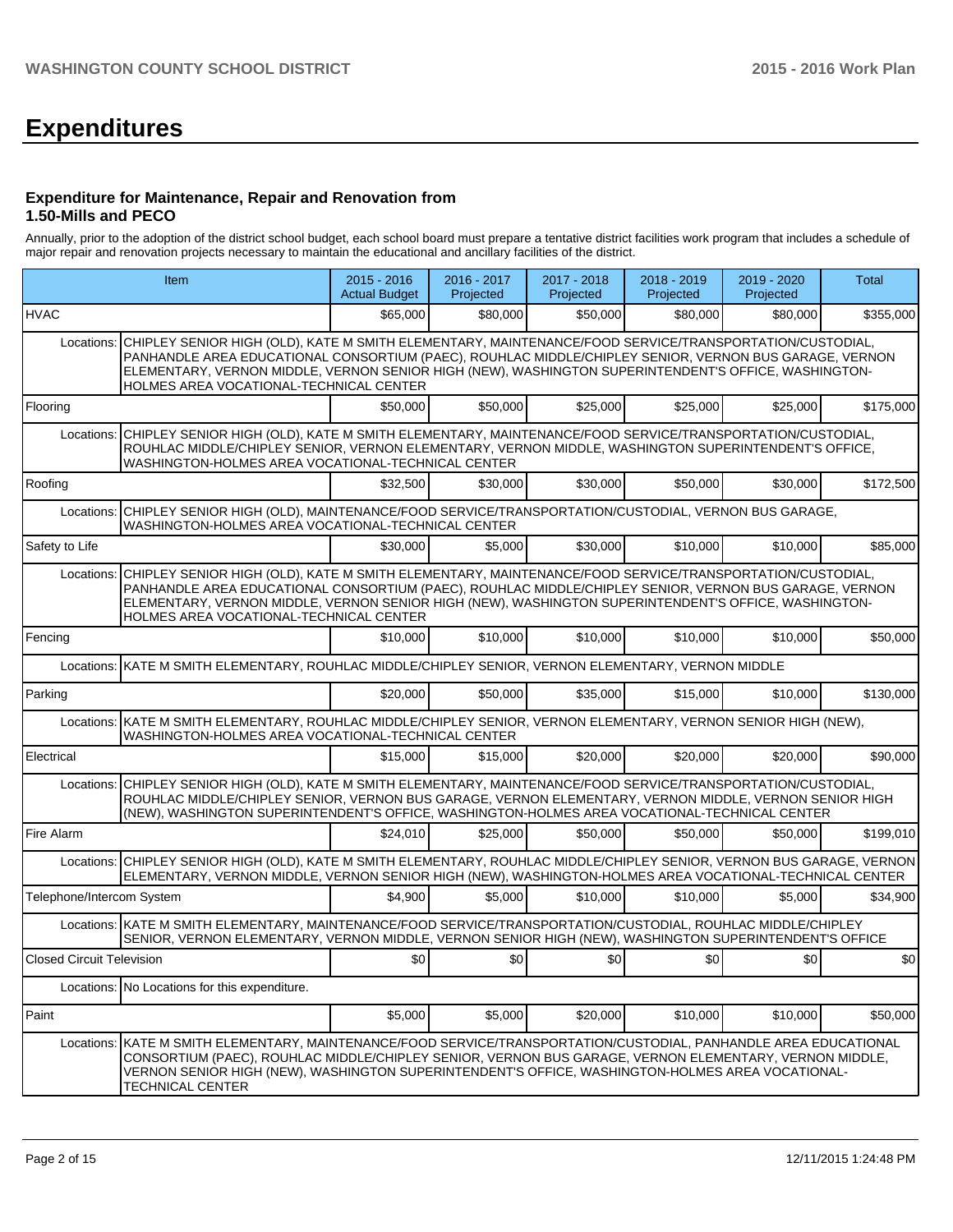| Maintenance/Repair                                                               | \$0 <sub>1</sub> | \$5,000   | \$10,000  | \$10,000  | \$10,000  | \$35,000    |  |  |
|----------------------------------------------------------------------------------|------------------|-----------|-----------|-----------|-----------|-------------|--|--|
| Locations: CHIPLEY SENIOR HIGH (OLD), KATE M SMITH ELEMENTARY, VERNON ELEMENTARY |                  |           |           |           |           |             |  |  |
| Sub Total:                                                                       | \$256,410        | \$280,000 | \$290,000 | \$290,000 | \$260,000 | \$1,376,410 |  |  |

| IPECO Maintenance Expenditures | \$94.278  | \$131.989 | \$146.702 | \$173,870 | \$187.866 | \$734,705 |
|--------------------------------|-----------|-----------|-----------|-----------|-----------|-----------|
| 1.50 Mill Sub Total: I         | \$162,132 | \$148,011 | \$143,298 | \$116,130 | \$72,134  | \$641,705 |

No items have been specified.

| $\overline{\phantom{a}}$<br>Total: | \$256,410 | \$280,000 | \$290.000 | \$290.000 | \$260.000 | <b>276</b><br>44 N<br>- 301.36<br> |
|------------------------------------|-----------|-----------|-----------|-----------|-----------|------------------------------------|
|------------------------------------|-----------|-----------|-----------|-----------|-----------|------------------------------------|

## **Local 1.50 Mill Expenditure For Maintenance, Repair and Renovation**

Anticipated expenditures expected from local funding sources over the years covered by the current work plan.

| Item                                                         | 2015 - 2016<br><b>Actual Budget</b> | 2016 - 2017<br>Projected | 2017 - 2018<br>Projected | 2018 - 2019<br>Projected | 2019 - 2020<br>Projected | <b>Total</b> |
|--------------------------------------------------------------|-------------------------------------|--------------------------|--------------------------|--------------------------|--------------------------|--------------|
| Remaining Maint and Repair from 1.5 Mills                    | \$162,132                           | \$148,011                | \$143,298                | \$116,130                | \$72,134                 | \$641,705    |
| Maintenance/Repair Salaries                                  | \$0                                 | \$0                      | \$0                      | \$0                      | \$0                      | \$0          |
| School Bus Purchases                                         | \$0                                 | \$200,000                | \$400,000                | \$0                      | \$0                      | \$600,000    |
| <b>Other Vehicle Purchases</b>                               | \$0                                 | \$60,000                 | \$0                      | \$60,000                 | \$0                      | \$120,000    |
| Capital Outlay Equipment                                     | \$0                                 | \$0                      | \$0                      | \$0                      | \$0                      | \$0          |
| Rent/Lease Payments                                          | \$0                                 | \$0                      | \$0                      | \$0                      | \$0                      | \$0          |
| <b>COP Debt Service</b>                                      | \$0                                 | \$0                      | \$0                      | \$0                      | \$0                      | \$0          |
| Rent/Lease Relocatables                                      | \$30,000                            | \$0                      | \$0                      | \$0                      | \$0                      | \$30,000     |
| <b>Environmental Problems</b>                                | \$0                                 | \$0                      | \$0                      | \$0                      | \$0                      | \$0          |
| ls.1011.14 Debt Service                                      | \$0                                 | \$0                      | \$0                      | \$0                      | \$0                      | \$0          |
| Special Facilities Construction Account                      | \$0                                 | \$0                      | \$0                      | \$0                      | \$0                      | \$0          |
| Premiums for Property Casualty Insurance - 1011.71<br>(4a,b) | \$173,699                           | \$365,000                | \$365,000                | \$365,000                | \$0                      | \$1,268,699  |
| Qualified School Construction Bonds (QSCB)                   | \$0                                 | \$0                      | \$0                      | \$0                      | \$0                      | \$0          |
| Qualified Zone Academy Bonds (QZAB)                          | \$0                                 | \$0                      | \$0                      | \$0                      | \$0                      | \$0          |
| <b>Local Expenditure Totals:</b>                             | \$365,831                           | \$773,011                | \$908,298                | \$541,130                | \$72,134                 | \$2,660,404  |

## **Revenue**

## **1.50 Mill Revenue Source**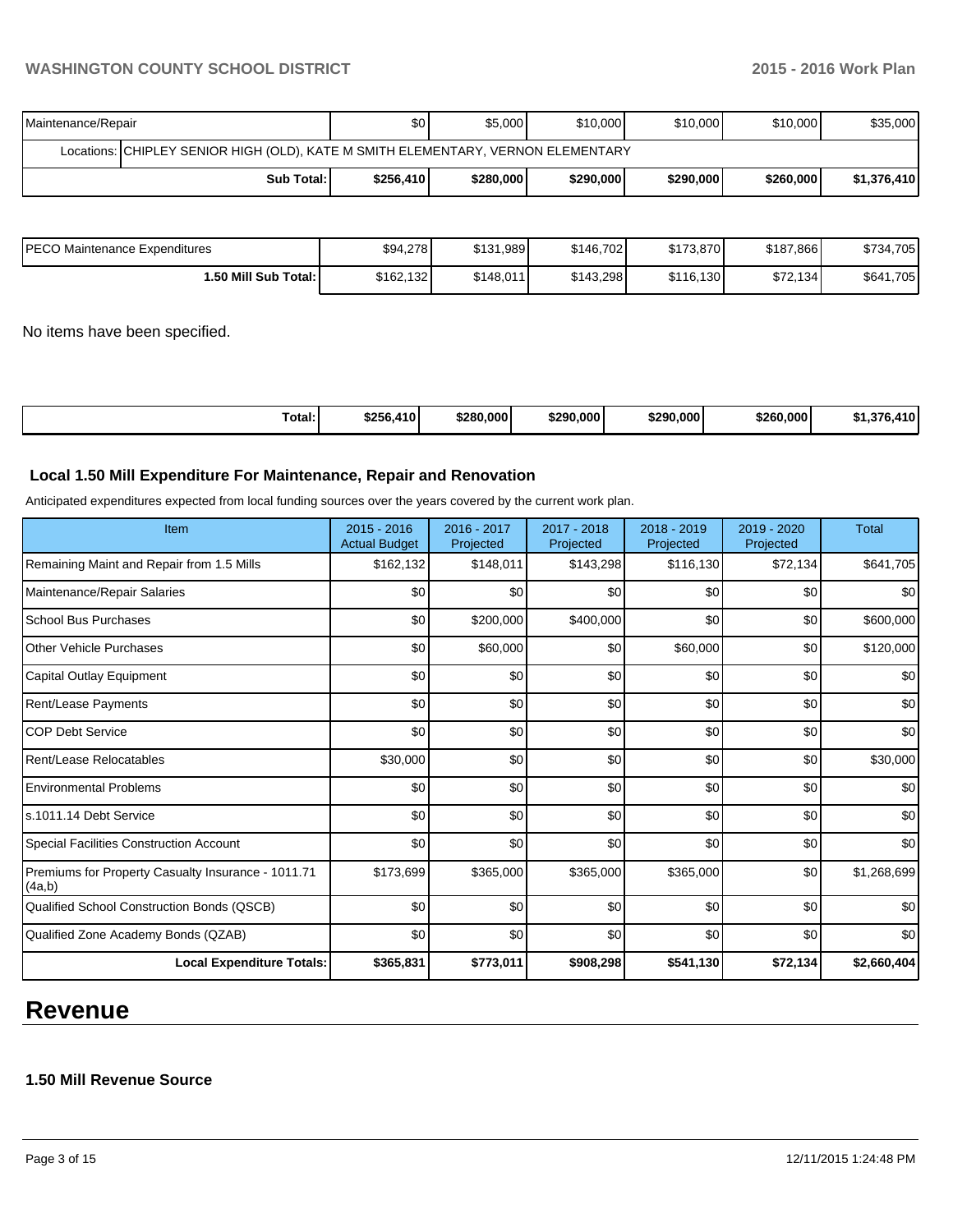Schedule of Estimated Capital Outlay Revenue from each currently approved source which is estimated to be available for expenditures on the projects included in the tentative district facilities work program. All amounts are NET after considering carryover balances, interest earned, new COP's, 1011.14 and 1011.15 loans, etc. Districts cannot use 1.5-Mill funds for salaries except for those explicitly associated with maintenance/repair projects. (1011.71 (5), F.S.)

| Item                                                                                | Fund | $2015 - 2016$<br><b>Actual Value</b> | $2016 - 2017$<br>Projected | 2017 - 2018<br>Projected | $2018 - 2019$<br>Projected | 2019 - 2020<br>Projected | Total           |
|-------------------------------------------------------------------------------------|------|--------------------------------------|----------------------------|--------------------------|----------------------------|--------------------------|-----------------|
| (1) Non-exempt property<br>lassessed valuation                                      |      | \$928,095,196                        | \$961,329,674              | \$1,005,531,798          | \$1,050,459,287            | \$1,098,759,290          | \$5,044,175,245 |
| (2) The Millege projected for<br>discretionary capital outlay per<br>ls.1011.71     |      | 0.75                                 | 1.50                       | 1.50                     | 1.50                       | 1.50                     |                 |
| $(3)$ Full value of the 1.50-Mill<br>discretionary capital outlay per<br>ls.1011.71 |      | \$1,559,200                          | \$1,615,034                | \$1,689,293              | \$1,764,772                | \$1,845,916              | \$8,474,215     |
| $(4)$ Value of the portion of the 1.50<br>-Mill ACTUALLY levied                     | 370  | \$668,229                            | \$1,384,315                | \$1,447,966              | \$1,512,661                | \$1,582,213              | \$6,595,384     |
| $(5)$ Difference of lines $(3)$ and $(4)$                                           |      | \$890,971                            | \$230,719                  | \$241,327                | \$252,111                  | \$263,703                | \$1,878,831     |

## **PECO Revenue Source**

The figure in the row designated "PECO Maintenance" will be subtracted from funds available for new construction because PECO maintenance dollars cannot be used for new construction.

| Item                                  | Fund | $2015 - 2016$<br><b>Actual Budget</b> | 2016 - 2017<br>Projected | $2017 - 2018$<br>Projected | $2018 - 2019$<br>Projected | $2019 - 2020$<br>Projected | Total     |
|---------------------------------------|------|---------------------------------------|--------------------------|----------------------------|----------------------------|----------------------------|-----------|
| <b>IPECO New Construction</b>         | 340  | \$0                                   | \$0 <sub>1</sub>         | \$0                        | \$OI                       | \$0                        | \$0       |
| <b>IPECO Maintenance Expenditures</b> |      | \$94.278                              | \$131.989                | \$146.702                  | \$173.870                  | \$187.866                  | \$734,705 |
|                                       |      | \$94.278                              | \$131.989                | \$146.702                  | \$173,870                  | \$187.866                  | \$734,705 |

## **CO & DS Revenue Source**

Revenue from Capital Outlay and Debt Service funds.

| Item                                               | Fund | $2015 - 2016$<br><b>Actual Budget</b> | 2016 - 2017<br>Projected | 2017 - 2018<br>Projected | $2018 - 2019$<br>Projected | 2019 - 2020<br>Projected | Total     |
|----------------------------------------------------|------|---------------------------------------|--------------------------|--------------------------|----------------------------|--------------------------|-----------|
| ICO & DS Cash Flow-through<br><b>I</b> Distributed | 360  | \$96,686                              | \$96,686                 | \$96,686                 | \$96,686                   | \$96,686                 | \$483,430 |
| ICO & DS Interest on<br>Undistributed CO           | 360  | \$918                                 | \$918                    | \$918                    | \$918                      | \$918                    | \$4,590   |
|                                                    |      | \$97,604                              | \$97,604                 | \$97.604                 | \$97,604                   | \$97,604                 | \$488,020 |

## **Fair Share Revenue Source**

All legally binding commitments for proportionate fair-share mitigation for impacts on public school facilities must be included in the 5-year district work program.

Nothing reported for this section.

#### **Sales Surtax Referendum**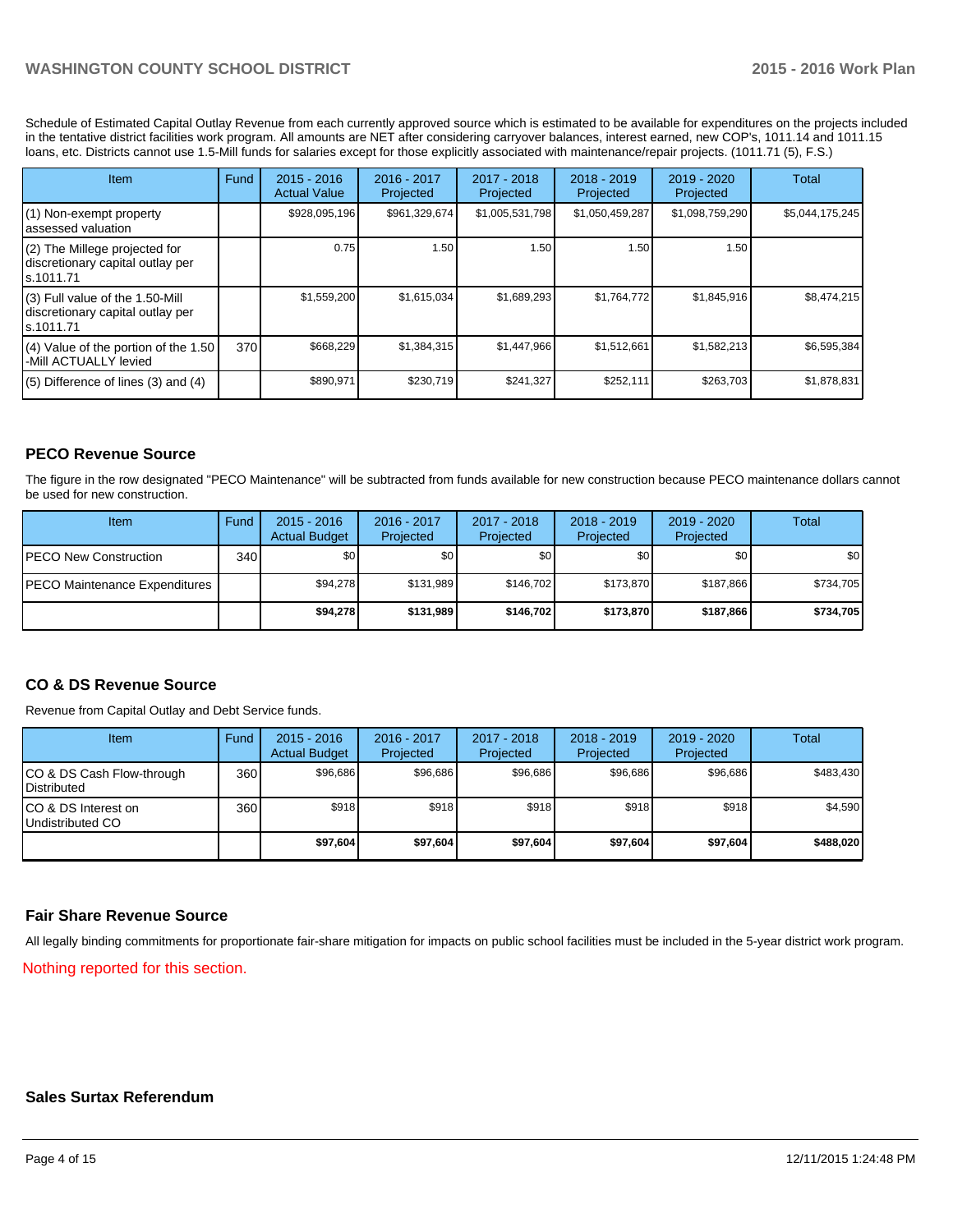Specific information about any referendum for a 1-cent or ½-cent surtax referendum during the previous year.

**Did the school district hold a surtax referendum during the past fiscal year 2014 - 2015?**

No

## **Additional Revenue Source**

Any additional revenue sources

| Item                                                                                                                      | 2015 - 2016<br><b>Actual Value</b> | 2016 - 2017<br>Projected | 2017 - 2018<br>Projected | 2018 - 2019<br>Projected | 2019 - 2020<br>Projected | <b>Total</b> |
|---------------------------------------------------------------------------------------------------------------------------|------------------------------------|--------------------------|--------------------------|--------------------------|--------------------------|--------------|
| Proceeds from a s.1011.14/15 F.S. Loans                                                                                   | \$0                                | \$0                      | \$0                      | \$0                      | \$0                      | \$0          |
| District Bonds - Voted local bond<br>referendum proceeds per s.9, Art VII<br><b>State Constitution</b>                    | \$0                                | \$0                      | \$0                      | \$0                      | \$0                      | \$0          |
| Proceeds from Special Act Bonds                                                                                           | \$0                                | \$0                      | \$0                      | \$0                      | \$0                      | \$0          |
| Estimated Revenue from CO & DS Bond<br>Sale                                                                               | \$0                                | \$0                      | \$0                      | \$0                      | \$0                      | \$0          |
| Proceeds from Voted Capital<br>Improvements millage                                                                       | \$0                                | \$0                      | \$0                      | \$0                      | \$0                      | \$0          |
| Other Revenue for Other Capital Projects                                                                                  | \$0                                | \$0                      | \$0                      | \$0                      | \$0                      | \$0          |
| Proceeds from 1/2 cent sales surtax<br>authorized by school board                                                         | \$0                                | \$0                      | \$0                      | \$0                      | \$0                      | \$0          |
| Proceeds from local governmental<br>infrastructure sales surtax                                                           | \$0                                | \$0                      | \$0                      | \$0                      | \$0                      | \$0          |
| Proceeds from Certificates of<br>Participation (COP's) Sale                                                               | \$0                                | \$0                      | \$0                      | \$0                      | \$0                      | \$0          |
| Classrooms First Bond proceeds amount<br>authorized in FY 1997-98                                                         | \$0                                | \$0                      | \$0                      | \$0                      | \$0                      | \$0          |
| Classrooms for Kids                                                                                                       | \$0                                | \$0                      | \$0                      | \$0                      | \$0                      | \$0          |
| <b>District Equity Recognition</b>                                                                                        | \$0                                | \$0                      | \$0                      | \$0                      | \$0                      | \$0          |
| <b>Federal Grants</b>                                                                                                     | \$0                                | \$0                      | \$0                      | \$0                      | \$0                      | \$0          |
| Proportionate share mitigation (actual<br>cash revenue only, not in kind donations)                                       | \$0                                | \$0                      | \$0                      | \$0                      | \$0                      | \$0          |
| Impact fees received                                                                                                      | \$0                                | \$0                      | \$0                      | \$0                      | \$0                      | \$0          |
| Private donations                                                                                                         | \$0                                | \$0                      | \$0                      | \$0                      | \$0                      | \$0          |
| Grants from local governments or not-for-<br>profit organizations                                                         | \$0                                | \$0                      | \$0                      | \$0                      | \$0                      | \$0          |
| Interest, Including Profit On Investment                                                                                  | \$0                                | \$0                      | \$0                      | \$0                      | \$0                      | \$0          |
| Revenue from Bonds pledging proceeds<br>from 1 cent or 1/2 cent Sales Surtax                                              | \$0                                | \$0                      | \$0                      | \$0                      | \$0                      | \$0          |
| <b>Total Fund Balance Carried Forward</b>                                                                                 | \$0                                | \$0                      | \$0                      | \$0                      | \$0                      | \$0          |
| General Capital Outlay Obligated Fund<br><b>Balance Carried Forward From Total</b><br><b>Fund Balance Carried Forward</b> | \$0                                | \$0                      | \$0                      | \$0                      | \$0                      | \$0          |
| <b>Special Facilities Construction Account</b>                                                                            | \$9,226,362                        | \$0                      | \$0                      | \$0                      | \$0                      | \$9,226,362  |
| One Cent - 1/2 Cent Sales Surtax Debt<br>Service From Total Fund Balance Carried<br>Forward                               | \$0                                | \$0                      | \$0                      | \$0                      | \$0                      | \$0          |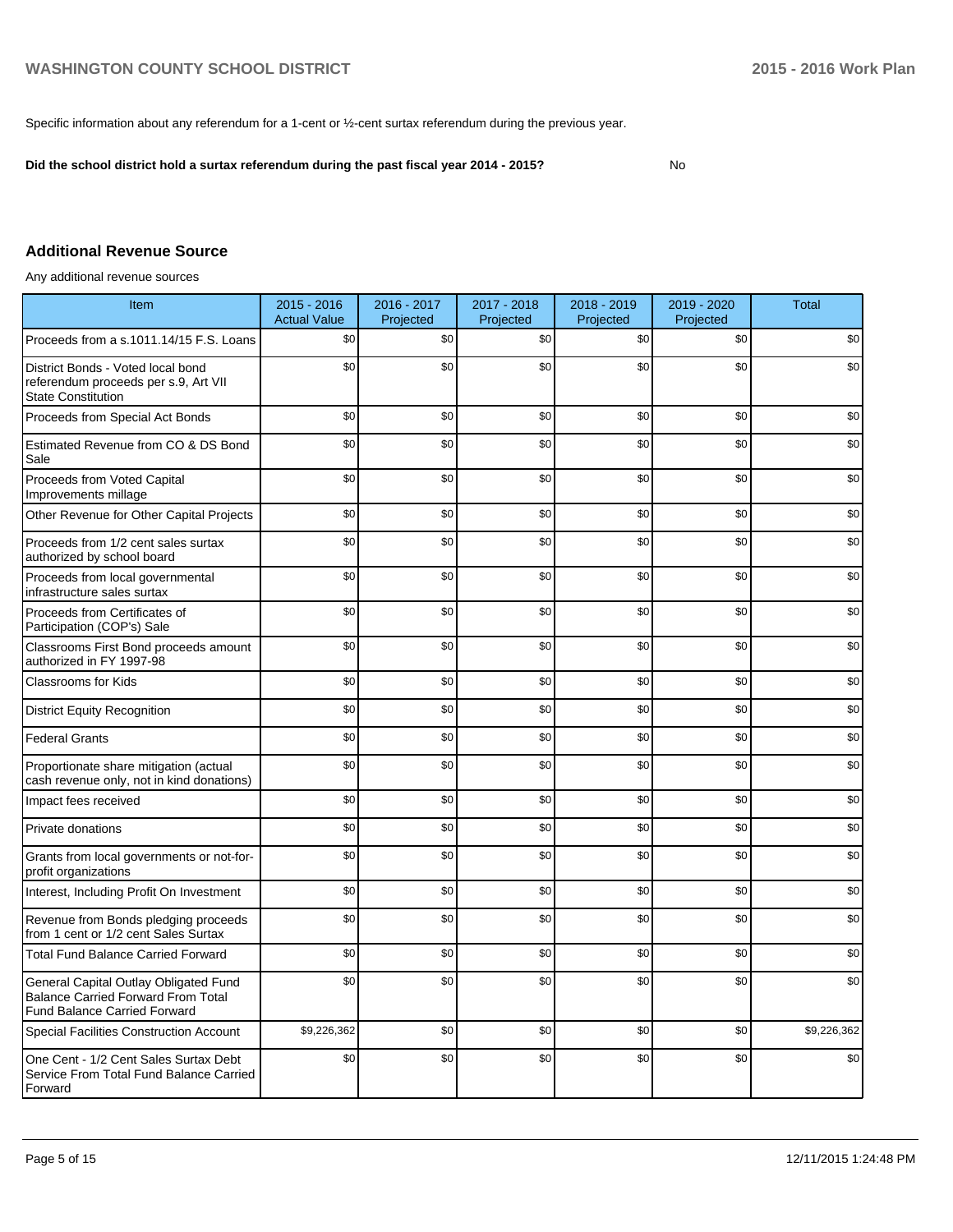| Capital Outlay Projects Funds Balance<br><b>ICarried Forward From Total Fund</b><br><b>Balance Carried Forward</b> | \$0         | \$0 | \$0 <sub>1</sub> | \$0   | \$0 | \$0 <sub>1</sub> |
|--------------------------------------------------------------------------------------------------------------------|-------------|-----|------------------|-------|-----|------------------|
| <b>Subtotal</b>                                                                                                    | \$9,226,362 | \$0 | \$0              | \$0 I | \$O | \$9,226,362      |

## **Total Revenue Summary**

| <b>Item Name</b>                                           | $2015 - 2016$<br><b>Budget</b> | 2016 - 2017<br>Projected | $2017 - 2018$<br>Projected | $2018 - 2019$<br>Projected | $2019 - 2020$<br>Projected | <b>Five Year Total</b> |
|------------------------------------------------------------|--------------------------------|--------------------------|----------------------------|----------------------------|----------------------------|------------------------|
| Local 1.5 Mill Discretionary Capital Outlay<br>l Revenue   | \$668,229                      | \$1,384,315              | \$1,447,966                | \$1,512,661                | \$1,582,213                | \$6,595,384            |
| PECO and 1.5 Mill Maint and Other 1.5<br>Mill Expenditures | (\$365,831)                    | (S773, 011)              | (\$908,298)                | (S541, 130)                | (\$72,134)                 | (\$2,660,404)          |
| IPECO Maintenance Revenue                                  | \$94,278                       | \$131.989                | \$146.702                  | \$173.870                  | \$187.866                  | \$734,705              |
| Available 1.50 Mill for New<br><b>Construction</b>         | \$302,398                      | \$611,304                | \$539,668                  | \$971,531                  | \$1,510,079                | \$3,934,980            |

| <b>Item Name</b>                      | $2015 - 2016$<br><b>Budget</b> | 2016 - 2017<br>Projected | $2017 - 2018$<br>Projected | $2018 - 2019$<br>Projected | $2019 - 2020$<br>Projected | <b>Five Year Total</b> |
|---------------------------------------|--------------------------------|--------------------------|----------------------------|----------------------------|----------------------------|------------------------|
| ICO & DS Revenue                      | \$97,604                       | \$97,604                 | \$97,604                   | \$97,604                   | \$97,604                   | \$488,020              |
| <b>IPECO New Construction Revenue</b> | \$0                            | \$0                      | \$0                        | \$0 <sub>0</sub>           | \$0                        | \$0                    |
| Other/Additional Revenue              | \$9,226,362                    | \$0                      | \$0                        | \$0                        | \$0                        | \$9,226,362            |
| <b>Total Additional Revenuel</b>      | \$9,323,966                    | \$97,604                 | \$97,604                   | \$97,604                   | \$97,604                   | \$9,714,382            |
| Total Available Revenue               | \$9,626,364                    | \$708,908                | \$637.272                  | \$1,069,135                | \$1,607,683                | \$13,649,362           |

# **Project Schedules**

## **Capacity Project Schedules**

A schedule of capital outlay projects necessary to ensure the availability of satisfactory classrooms for the projected student enrollment in K-12 programs.

Nothing reported for this section.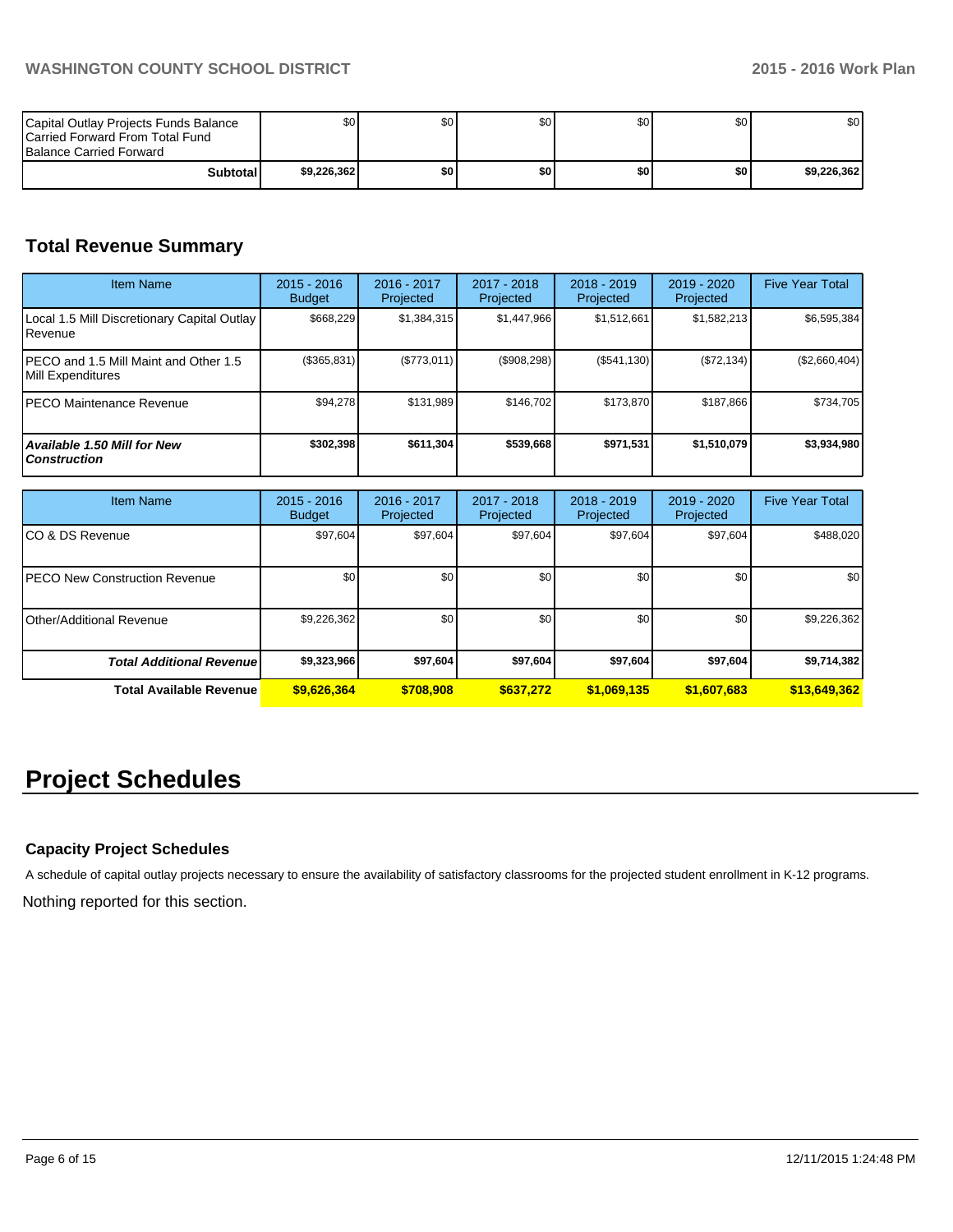| <b>Planned Cost:</b>     |  |  |  |
|--------------------------|--|--|--|
| <b>Student Stations:</b> |  |  |  |
| <b>Total Classrooms:</b> |  |  |  |
| Gross Sq Ft:             |  |  |  |

## **Other Project Schedules**

Major renovations, remodeling, and additions of capital outlay projects that do not add capacity to schools.

| <b>Project Description</b>                                                                  | Location                                                        | $2015 - 2016$<br><b>Actual Budget</b> | 2016 - 2017<br>Projected | 2017 - 2018<br>Projected | 2018 - 2019<br>Projected | 2019 - 2020<br>Projected | <b>Total</b>    | <b>Funded</b> |
|---------------------------------------------------------------------------------------------|-----------------------------------------------------------------|---------------------------------------|--------------------------|--------------------------|--------------------------|--------------------------|-----------------|---------------|
| <b>Renovation Vocational Training</b><br>classrooms and shops "WISE"                        | CHIPLEY SENIOR HIGH<br>(OLD)                                    | \$0                                   | \$0                      | \$0                      | \$100,000                | \$0                      | \$100,000 Yes   |               |
| Renovation of building to<br>accommodate Data Center and<br>One Stop                        | CHIPLEY SENIOR HIGH<br>(OLD)                                    | \$0                                   | \$0                      | \$100,000                | \$0                      | \$0                      | \$100,000 Yes   |               |
| Renovate & Relocate<br>Maintenance Office/Warehouse                                         | MAINTENANCE/FOOD<br><b>SERVICE/TRANSPORTA</b><br>TION/CUSTODIAL | \$0                                   | \$33,908                 | \$0                      | \$36,794                 | \$0                      | \$70,702 Yes    |               |
| Remove and Replace the poles<br>and lighting at the VHS football<br>stadium                 | <b>VERNON SENIOR HIGH</b><br>(NEW)                              | \$50,002                              | \$150,000                | \$0                      | \$0                      | \$0                      | \$200,002 Yes   |               |
| WISE restroom renovation and<br>expansion                                                   | CHIPLEY SENIOR HIGH<br>(OLD)                                    | \$15,000                              | \$0                      | \$0                      | \$100,000                | \$0                      | \$115,000 Yes   |               |
| Renovating and upgrading the<br>HVAC system in Old CHS gym                                  | CHIPLEY SENIOR HIGH<br>(OLD)                                    | \$0                                   | \$0                      | \$0                      | \$100,000                | \$0                      | \$100,000 Yes   |               |
| Remove and Replace the poles<br>and lighting at the CHS football<br>stadium                 | <b>ROUHLAC</b><br>MIDDLE/CHIPLEY<br><b>SENIOR</b>               | \$100,000                             | \$50,000                 | \$0                      | \$0                      | \$0                      | \$150,000 Yes   |               |
| <b>Construction of the New Kate</b><br>Smith Elementary School                              | <b>KATE M SMITH</b><br><b>ELEMENTARY</b>                        | \$9,226,362                           | \$0                      | \$0                      | \$0                      | \$0                      | \$9,226,362 Yes |               |
| Construct press-box and<br>storage at VHS baseball field                                    | <b>VERNON SENIOR HIGH</b><br>(NEW)                              | \$0                                   | \$75,000                 | \$50,000                 | \$0                      | \$0                      | \$125,000 Yes   |               |
| Demo and replace press-box<br>and storage at CHS football<br>field                          | <b>ROUHLAC</b><br>MIDDLE/CHIPLEY<br><b>SENIOR</b>               | \$0                                   | \$100,000                | \$107,272                | \$0                      | \$0                      | \$207,272 Yes   |               |
| Refinish gym floor at VHS                                                                   | <b>VERNON SENIOR HIGH</b><br>(NEW)                              | \$15,000                              | \$0                      | \$0                      | \$0                      | \$0                      | \$15,000 Yes    |               |
| Demo old warehouse and<br>construct warehouse storage<br>for Custodial and District needs   | MAINTENANCE/FOOD<br>SERVICE/TRANSPORTA<br>TION/CUSTODIAL        | \$0                                   | \$0                      | \$0                      | \$100,000                | \$0                      | \$100,000 Yes   |               |
| <b>HVAC</b> replacement                                                                     | <b>VERNON MIDDLE</b>                                            | \$100,000                             | \$100,000                | \$100,000                | \$0                      | \$0                      | \$300,000 Yes   |               |
| Add covered walkway from the<br>administration buildings to the<br>car drop off and pick up | <b>ROUHLAC</b><br>MIDDLE/CHIPLEY<br><b>SENIOR</b>               | \$0                                   | \$100,000                | \$0                      | \$0                      | \$0                      | \$100,000 Yes   |               |
| Construct outdoor eating area<br>at Roulhac Middle and Chipley<br>High                      | <b>ROUHLAC</b><br>MIDDLE/CHIPLEY<br><b>SENIOR</b>               | \$0                                   | \$0                      | \$100,000                | \$0                      | \$0                      | \$100,000 Yes   |               |
| undetermined projects                                                                       | Location not specified                                          | \$105,000                             | \$100,000                | \$80,000                 | \$32,341                 | \$207,683                | \$525,024 Yes   |               |
| Construct a New Chipley Bus<br>Garage                                                       | Location not specified                                          | \$0                                   | \$0                      | \$0                      | \$300,000                | \$200,000                | \$500,000 Yes   |               |
| Complete fencing the parking<br>lot                                                         | <b>VERNON BUS GARAGE</b>                                        | \$15,000                              | \$0                      | \$0                      | \$0                      | \$0                      | \$15,000 Yes    |               |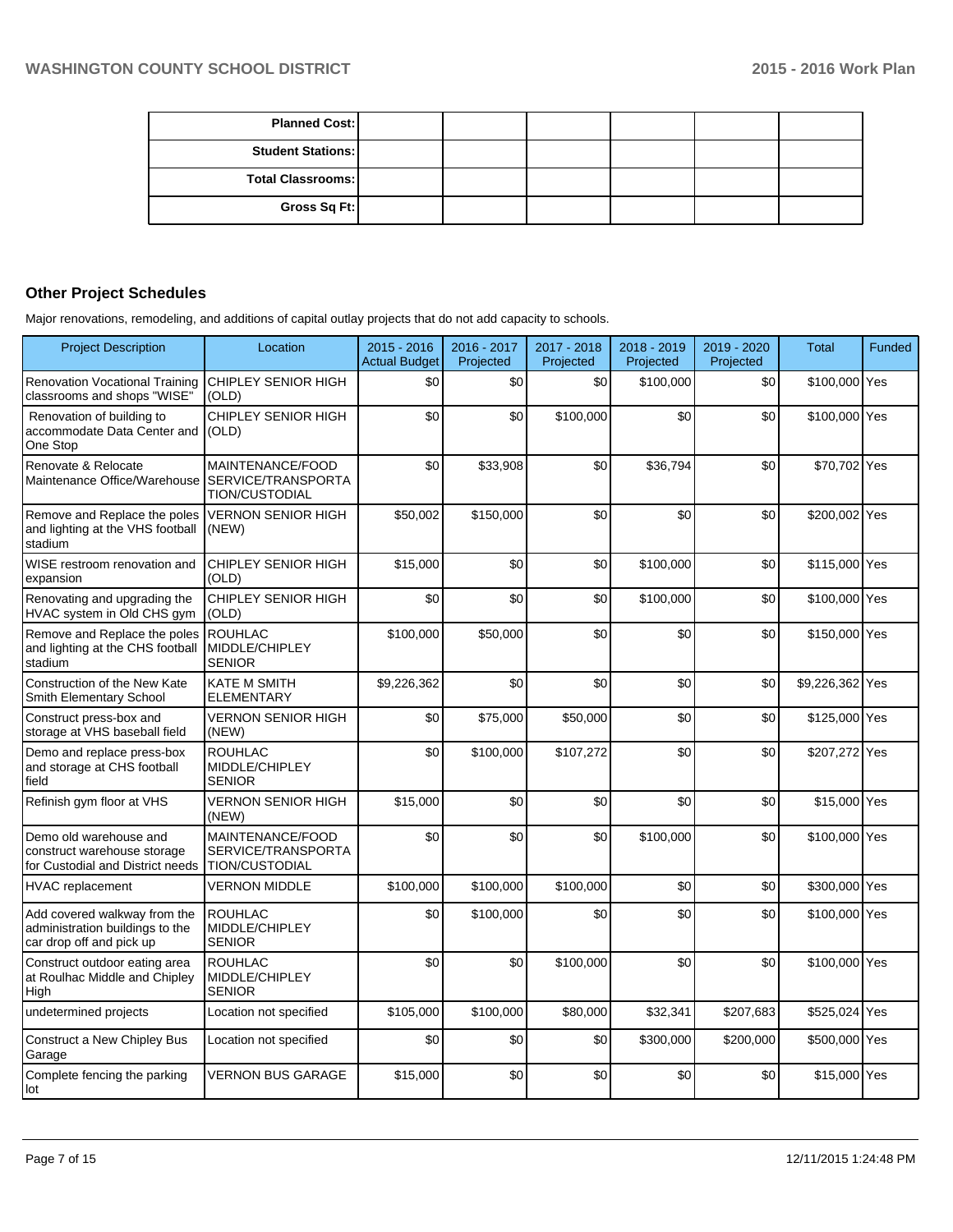| Pave parking lot                                                                            | <b>VERNON BUS GARAGE</b>                               | \$0         | \$0       | \$0       | \$100,000   | \$0         | \$100,000 Yes |  |
|---------------------------------------------------------------------------------------------|--------------------------------------------------------|-------------|-----------|-----------|-------------|-------------|---------------|--|
| Pave parking lot at football<br>stadium                                                     | <b>ROUHLAC</b><br>MIDDLE/CHIPLEY<br><b>SENIOR</b>      | \$0         | \$0       | \$0       | \$200,000   | \$0         | \$200,000 Yes |  |
| Pave parking lot at football<br>Istadium                                                    | <b>VERNON SENIOR HIGH</b><br>(NEW)                     | \$0         | \$0       | \$0       | \$0         | \$200,000   | \$200,000 Yes |  |
| Construct/Renovate PE pavilion MAINTENANCE/FOOD<br>lat old KMS for a district<br>Iwarehouse | SERVICE/TRANSPORTA<br><b>TION/CUSTODIAL</b>            | \$0         | \$0       | \$100,000 | \$0         | \$200,000   | \$300,000 Yes |  |
| Stripe parking lots at the six<br>school sites and the Tech<br>College                      | <b>WASHINGTON</b><br>SUPERINTENDENT'S<br><b>OFFICE</b> | \$0         | \$0       | \$0       | \$0         | \$100,000   | \$100,000 Yes |  |
| Replace HVAC system in RMS<br>office and CHS/RMS library                                    | <b>ROUHLAC</b><br>MIDDLE/CHIPLEY<br><b>SENIOR</b>      | \$0         | \$0       | \$0       | \$0         | \$250,000   | \$250,000 Yes |  |
| Install bus lift                                                                            | VERNON BUS GARAGE                                      | \$0         | \$0       | \$0       | \$0         | \$100,000   | \$100,000 Yes |  |
| Install a bus wash at each of<br>the bus garages                                            | <b>WASHINGTON</b><br>SUPERINTENDENT'S<br>OFFICE        | \$0         | \$0       | \$0       | \$0         | \$150,000   | \$150,000 Yes |  |
| Renovate locker rooms at<br>Ifootball stadim                                                | <b>ROUHLAC</b><br>MIDDLE/CHIPLEY<br><b>SENIOR</b>      | \$0         | \$0       | \$0       | \$0         | \$100,000   | \$100,000 Yes |  |
| I Renovate locker rooms at<br>Ifootball stadium                                             | <b>VERNON SENIOR HIGH</b><br>(NEW)                     | \$0         | \$0       | \$0       | \$0         | \$100,000   | \$100,000 Yes |  |
|                                                                                             |                                                        | \$9,626,364 | \$708,908 | \$637,272 | \$1,069,135 | \$1,607,683 | \$13,649,362  |  |

#### **Additional Project Schedules**

Any projects that are not identified in the last approved educational plant survey.

Nothing reported for this section.

## **Non Funded Growth Management Project Schedules**

Schedule indicating which projects, due to planned development, that CANNOT be funded from current revenues projected over the next five years.

Nothing reported for this section.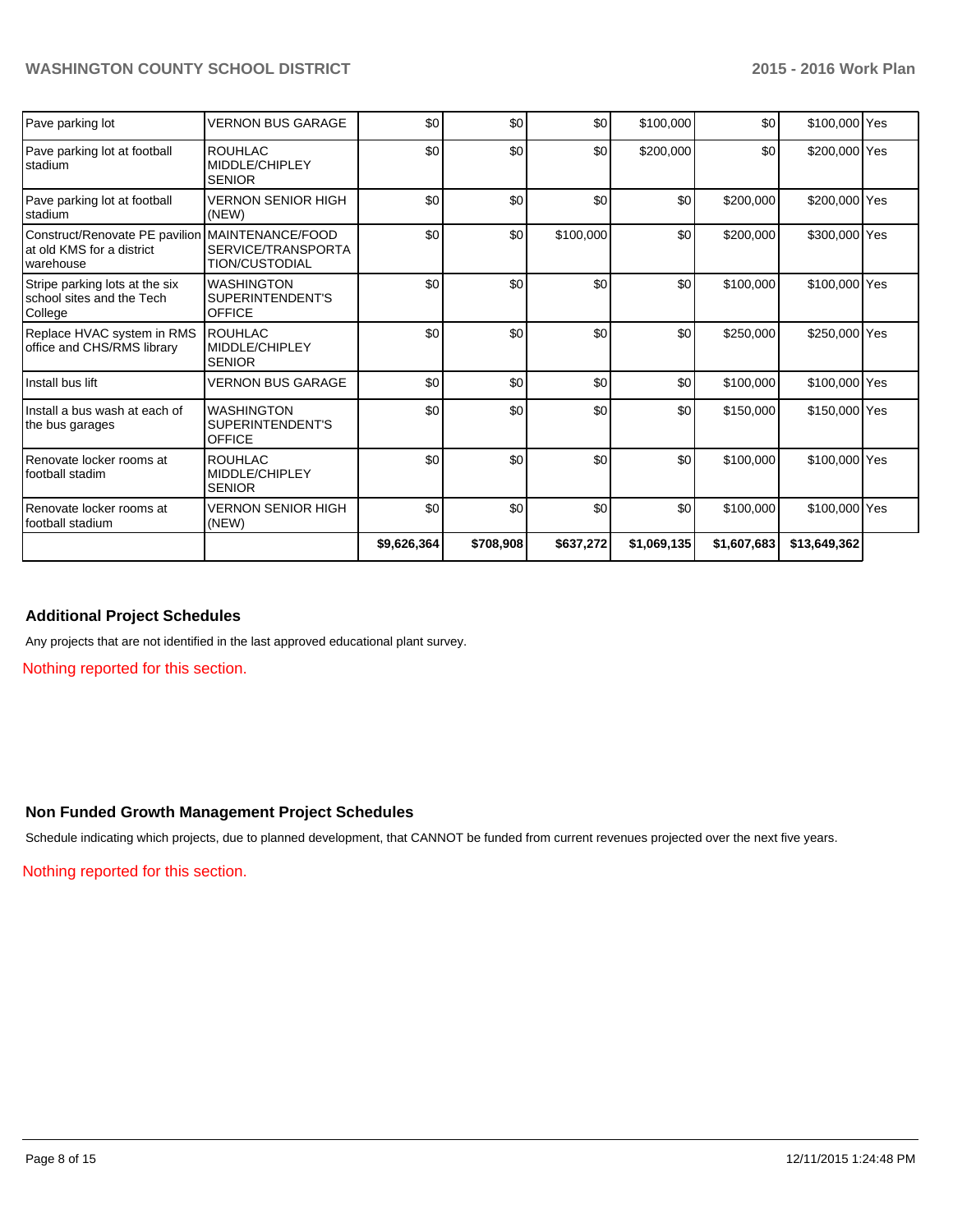# **Tracking**

## **Capacity Tracking**

| Location                                                           | $2015 -$<br>2016 Satis.<br>Stu. Sta. | Actual<br>$2015 -$<br><b>2016 FISH</b><br>Capacity | Actual<br>$2014 -$<br>2015<br><b>COFTE</b> | # Class<br><b>Rooms</b> | Actual<br>Average<br>$2015 -$<br>2016 Class<br><b>Size</b> | Actual<br>$2015 -$<br>2016<br><b>Utilization</b> | <b>New</b><br>Stu.<br>Capacity | <b>New</b><br>Rooms to<br>be<br>Added/Re<br>moved | Projected<br>$2019 -$<br>2020<br><b>COFTE</b> | Projected<br>$2019 -$<br>2020<br><b>Utilization</b> | Projected<br>$2019 -$<br>2020 Class<br><b>Size</b> |
|--------------------------------------------------------------------|--------------------------------------|----------------------------------------------------|--------------------------------------------|-------------------------|------------------------------------------------------------|--------------------------------------------------|--------------------------------|---------------------------------------------------|-----------------------------------------------|-----------------------------------------------------|----------------------------------------------------|
| ICHIPLEY SENIOR HIGH<br>(OLD)                                      | 152                                  | 152                                                | 58                                         | 6 <sup>1</sup>          | 10 <sup>1</sup>                                            | 38.00 %                                          | $\Omega$                       | $\Omega$                                          | 30 <sup>°</sup>                               | 20.00 %                                             | 5                                                  |
| IKATE M SMITH<br><b>IELEMENTARY</b>                                | 792                                  | 792                                                | 795                                        | 43                      | 18                                                         | 100.00 %                                         | $\Omega$                       | $\Omega$                                          | 625                                           | 79.00 %                                             | 15                                                 |
| IWASHINGTON-HOLMES<br>IAREA VOCATIONAL-<br><b>TECHNICAL CENTER</b> | 631                                  | 757                                                | 19                                         | 37                      |                                                            | 3.00%                                            | U                              | $\Omega$                                          | 20                                            | 3.00%                                               | $\mathbf{1}$                                       |
| <b>VERNON ELEMENTARY</b>                                           | 904                                  | 904                                                | 599                                        | 50                      | 12                                                         | 66.00 %                                          | $\Omega$                       | $\Omega$                                          | 605                                           | 67.00 %                                             | 12                                                 |
| IROUHLAC<br><b>IMIDDLE/CHIPLEY</b><br><b>SENIOR</b>                | 1,654                                | 1,488                                              | 1,079                                      | 70                      | 15                                                         | 73.00 %                                          | $\Omega$                       | $\Omega$                                          | 1,110                                         | 75.00 %                                             | 16                                                 |
| <b>VERNON MIDDLE</b>                                               | 516                                  | 464                                                | 286                                        | 22                      | 13                                                         | 62.00 %                                          | $\Omega$                       | $\Omega$                                          | 280                                           | 60.00%                                              | 13                                                 |
| <b>VERNON SENIOR HIGH</b><br>(NEW)                                 | 563                                  | 422                                                | 399                                        | 24                      | 17                                                         | 95.00 %                                          | $\Omega$                       | $\Omega$                                          | 418                                           | 99.00 %                                             | 17                                                 |
|                                                                    | 5,212                                | 4,979                                              | 3,236                                      | 252                     | 13                                                         | 65.00 %                                          |                                | 0                                                 | 3,088                                         | 62.02%                                              | 12                                                 |

The COFTE Projected Total (3,088) for 2019 - 2020 must match the Official Forecasted COFTE Total (3,088 ) for 2019 - 2020 before this section can be completed. In the event that the COFTE Projected Total does not match the Official forecasted COFTE, then the Balanced Projected COFTE Table should be used to balance COFTE.

| Projected COFTE for 2019 - 2020 |       |  |  |  |
|---------------------------------|-------|--|--|--|
| Elementary (PK-3)               | 895   |  |  |  |
| Middle (4-8)                    | 1,247 |  |  |  |
| High (9-12)                     | 946   |  |  |  |
|                                 | 3,088 |  |  |  |

| <b>Grade Level Type</b> | <b>Balanced Projected</b><br>COFTE for 2019 - 2020 |
|-------------------------|----------------------------------------------------|
| Elementary (PK-3)       |                                                    |
| Middle $(4-8)$          |                                                    |
| High (9-12)             |                                                    |
|                         | 3,088                                              |

## **Relocatable Replacement**

Number of relocatable classrooms clearly identified and scheduled for replacement in the school board adopted financially feasible 5-year district work program.

| Location                | $2015 -$<br>2016 | 2016 - 2017   | $-2018$<br>2017 | $2018 - 2019$ | 2019 - 2020 | Year 5 Total |
|-------------------------|------------------|---------------|-----------------|---------------|-------------|--------------|
| KATE M SMITH ELEMENTARY |                  | . .<br>ו כי ו |                 |               |             | 15 I         |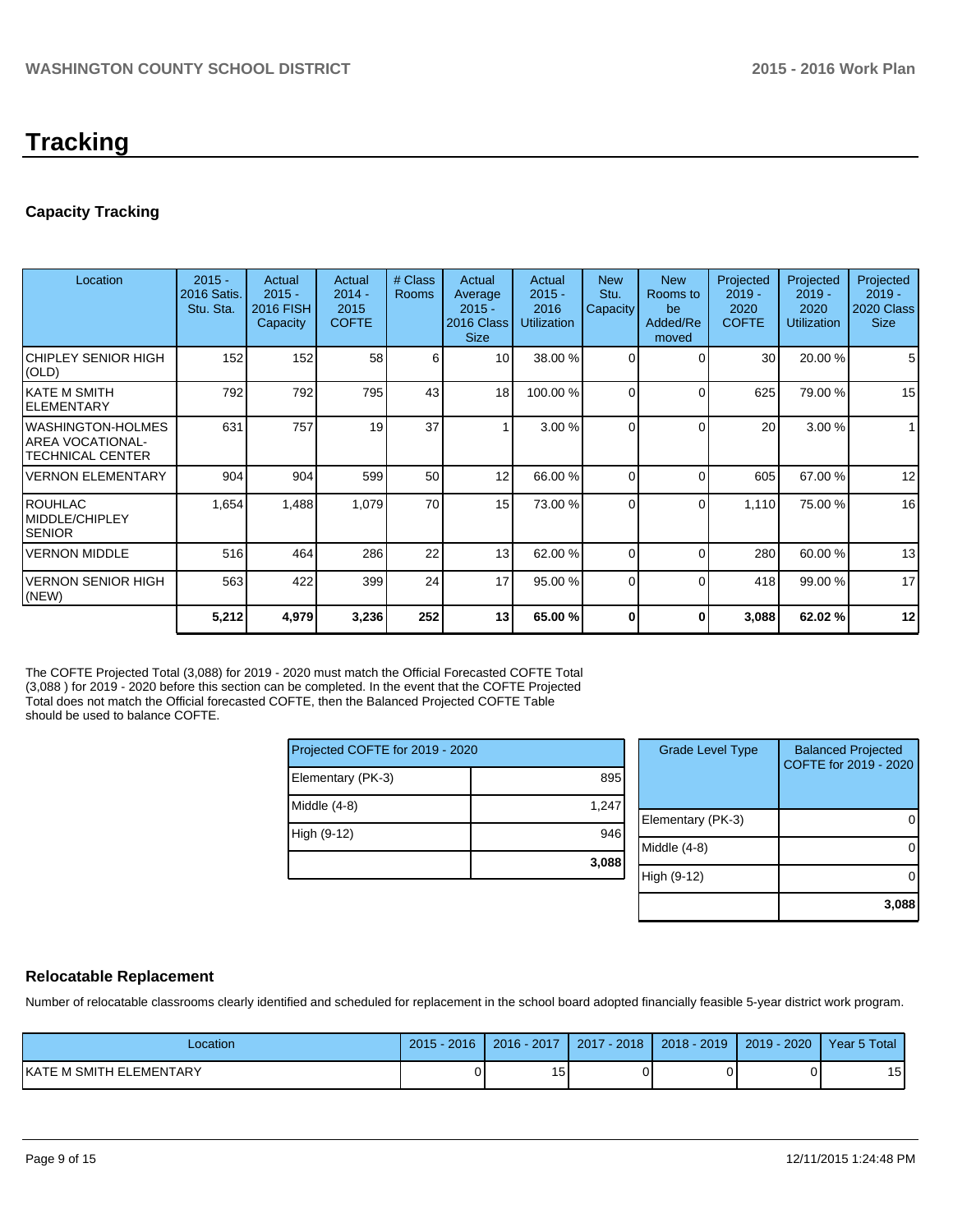| ROUHLAC MIDDLE/CHIPLEY SENIOR   |    |  |                 |
|---------------------------------|----|--|-----------------|
| Total Relocatable Replacements: | 20 |  | 20 <sub>1</sub> |

## **Charter Schools Tracking**

Information regarding the use of charter schools.

Nothing reported for this section.

## **Special Purpose Classrooms Tracking**

The number of classrooms that will be used for certain special purposes in the current year, by facility and type of classroom, that the district will, 1), not use for educational purposes, and 2), the co-teaching classrooms that are not open plan classrooms and will be used for educational purposes.

| School                                 | <b>School Type</b> | $\vert$ # of Elementary $\vert$ # of Middle 4-8 $\vert$<br><b>I</b> K-3 Classrooms I | <b>Classrooms</b> | # of Hiah 9-12<br><b>Classrooms</b> | # of $ESE$<br><b>Classrooms</b> | # of Combo<br><b>Classrooms</b> | Total<br><b>Classrooms</b> |
|----------------------------------------|--------------------|--------------------------------------------------------------------------------------|-------------------|-------------------------------------|---------------------------------|---------------------------------|----------------------------|
| <b>Total Educational Classrooms: I</b> |                    |                                                                                      |                   |                                     | 0                               |                                 |                            |
|                                        |                    |                                                                                      |                   |                                     |                                 |                                 |                            |

| School                                    | <b>School Type</b>                   | # of Elementary<br>K-3 Classrooms | # of Middle 4-8<br><b>Classrooms</b> | # of High $9-12$<br><b>Classrooms</b> | # of $ESE$<br><b>Classrooms</b> | # of Combo<br><b>Classrooms</b> | Total<br>Classrooms |
|-------------------------------------------|--------------------------------------|-----------------------------------|--------------------------------------|---------------------------------------|---------------------------------|---------------------------------|---------------------|
| <b>IKATE M SMITH ELEMENTARY</b>           | Co-Teaching                          |                                   |                                      |                                       |                                 |                                 |                     |
| IVERNON ELEMENTARY                        | Co-Teaching                          |                                   |                                      |                                       |                                 |                                 |                     |
| <b>IROUHLAC MIDDLE/CHIPLEY</b><br>ISENIOR | Co-Teaching                          |                                   |                                      |                                       |                                 |                                 | 19                  |
| IVERNON MIDDLE                            | Co-Teaching                          |                                   | 12                                   |                                       |                                 |                                 | 12                  |
| VERNON SENIOR HIGH (NEW)                  | Co-Teaching                          |                                   |                                      |                                       |                                 |                                 | 8                   |
|                                           | <b>Total Co-Teaching Classrooms:</b> |                                   | 23 <sub>1</sub>                      | 16                                    |                                 |                                 | 44                  |

#### **Infrastructure Tracking**

**Necessary offsite infrastructure requirements resulting from expansions or new schools. This section should include infrastructure information related to capacity project schedules and other project schedules (Section 4).**

NA

**Proposed location of planned facilities, whether those locations are consistent with the comprehensive plans of all affected local governments, and recommendations for infrastructure and other improvements to land adjacent to existing facilities. Provisions of 1013.33(12), (13) and (14) and 1013.36 must be addressed for new facilities planned within the 1st three years of the plan (Section 5).**

Not Specified

**Consistent with Comp Plan?** No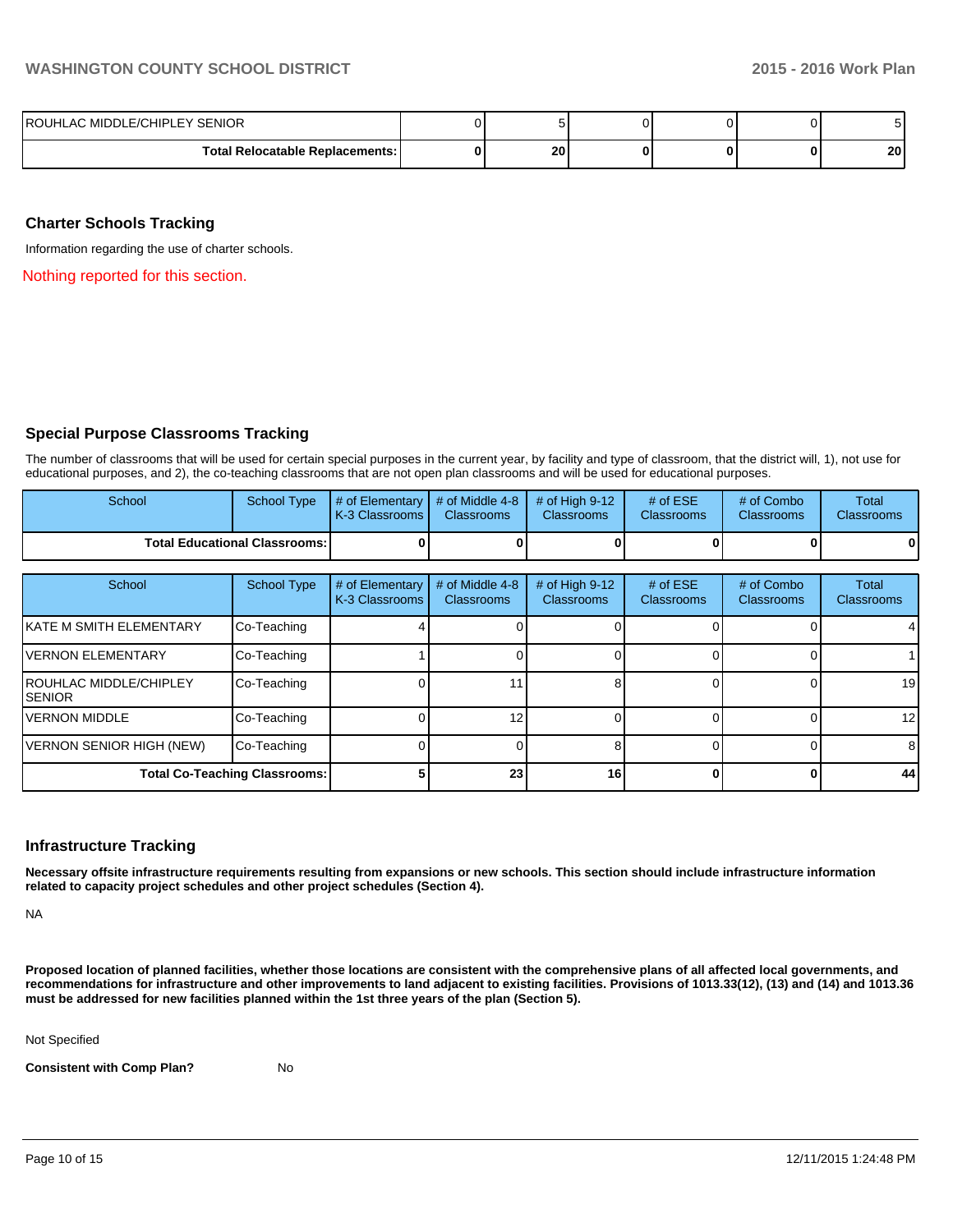## **Net New Classrooms**

The number of classrooms, by grade level and type of construction, that were added during the last fiscal year.

| List the net new classrooms added in the 2014 - 2015 fiscal year. | List the net new classrooms to be added in the 2015 - 2016 fiscal<br>Ivear. |                            |                                                                                                                                                                                                                                   |                        |                              |                            |                              |                        |
|-------------------------------------------------------------------|-----------------------------------------------------------------------------|----------------------------|-----------------------------------------------------------------------------------------------------------------------------------------------------------------------------------------------------------------------------------|------------------------|------------------------------|----------------------------|------------------------------|------------------------|
|                                                                   |                                                                             |                            | "Classrooms" is defined as capacity carrying classrooms that are added to increase<br>Totals for fiscal year 2015 - 2016 should match totals in Section 15A.<br>capacity to enable the district to meet the Class Size Amendment. |                        |                              |                            |                              |                        |
| Location                                                          | $2014 - 2015 \#$<br>Permanent                                               | $2014 - 2015$ #<br>Modular | $2014 - 2015$ #<br>Relocatable                                                                                                                                                                                                    | $2014 - 2015$<br>Total | $2015 - 2016$ #<br>Permanent | $2015 - 2016$ #<br>Modular | 2015 - 2016 #<br>Relocatable | $2015 - 2016$<br>Total |
| Elementary (PK-3)                                                 |                                                                             |                            |                                                                                                                                                                                                                                   |                        |                              |                            |                              | 0                      |
| Middle (4-8)                                                      |                                                                             |                            |                                                                                                                                                                                                                                   |                        |                              |                            |                              | $\Omega$               |
| High (9-12)                                                       |                                                                             |                            |                                                                                                                                                                                                                                   |                        |                              |                            |                              | $\Omega$               |
|                                                                   |                                                                             |                            |                                                                                                                                                                                                                                   |                        |                              |                            |                              | 0                      |

## **Relocatable Student Stations**

Number of students that will be educated in relocatable units, by school, in the current year, and the projected number of students for each of the years in the workplan.

| <b>Site</b>                                                     | $2015 - 2016$ | 2016 - 2017 | 2017 - 2018 | $2018 - 2019$ | $2019 - 2020$ | 5 Year Average |
|-----------------------------------------------------------------|---------------|-------------|-------------|---------------|---------------|----------------|
| IKATE M SMITH ELEMENTARY                                        | 54            |             |             |               |               | 11             |
| <b>IWASHINGTON-HOLMES AREA VOCATIONAL-</b><br>ITECHNICAL CENTER |               |             |             |               |               | $\overline{0}$ |
| IVERNON ELEMENTARY                                              |               |             |             |               |               |                |
| ROUHLAC MIDDLE/CHIPLEY SENIOR                                   |               |             |             |               |               |                |
| IVERNON MIDDLE                                                  |               |             |             |               |               |                |
| VERNON SENIOR HIGH (NEW)                                        |               |             |             |               |               | OΙ             |
| CHIPLEY SENIOR HIGH (OLD)                                       |               |             |             |               |               |                |

| Totals for WASHINGTON COUNTY SCHOOL DISTRICT      |       |       |       |       |       |       |
|---------------------------------------------------|-------|-------|-------|-------|-------|-------|
| Total students in relocatables by year.           | 54    |       |       |       |       | 11    |
| Total number of COFTE students projected by year. | 3,202 | 3.183 | 3,141 | 3.107 | 3,088 | 3.144 |
| Percent in relocatables by year.                  | 2%    | $0\%$ | 0%    | 0%    | 0%    | $0\%$ |

## **Leased Facilities Tracking**

Exising leased facilities and plans for the acquisition of leased facilities, including the number of classrooms and student stations, as reported in the educational plant survey, that are planned in that location at the end of the five year workplan.

| Location                                                       | # of Leased<br>Classrooms 2015 -<br>2016 | <b>FISH Student</b><br><b>Stations</b> | Owner      | # of Leased<br><b>I</b> Classrooms 2019 - I<br>2020 | <b>FISH Student</b><br><b>Stations</b> |
|----------------------------------------------------------------|------------------------------------------|----------------------------------------|------------|-----------------------------------------------------|----------------------------------------|
| IKATE M SMITH ELEMENTARY                                       |                                          |                                        | 0 ModSpace |                                                     | 54                                     |
| IWASHINGTON-HOLMES AREA VOCATIONAL-<br><b>TECHNICAL CENTER</b> |                                          |                                        |            |                                                     |                                        |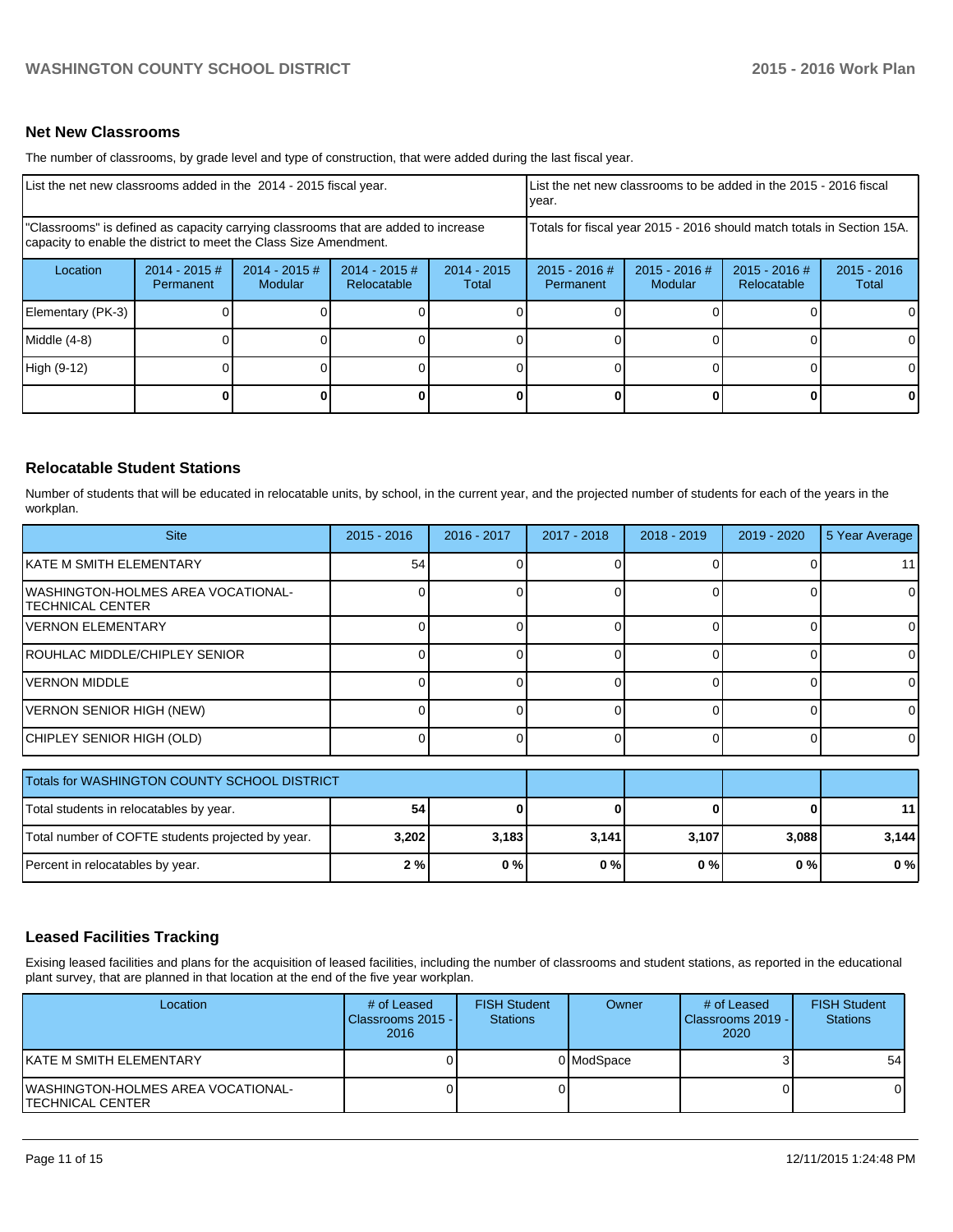| IVERNON ELEMENTARY            |  |                  |    |
|-------------------------------|--|------------------|----|
| ROUHLAC MIDDLE/CHIPLEY SENIOR |  | 0 Mobile Modular | 40 |
| IVERNON MIDDLE                |  |                  |    |
| VERNON SENIOR HIGH (NEW)      |  |                  |    |
| CHIPLEY SENIOR HIGH (OLD)     |  |                  |    |
|                               |  |                  | 94 |

## **Failed Standard Relocatable Tracking**

Relocatable units currently reported by school, from FISH, and the number of relocatable units identified as 'Failed Standards'.

Nothing reported for this section.

## **Planning**

#### **Class Size Reduction Planning**

**Plans approved by the school board that reduce the need for permanent student stations such as acceptable school capacity levels, redistricting, busing, year-round schools, charter schools, magnet schools, public-private partnerships, multitrack scheduling, grade level organization, block scheduling, or other alternatives.**

Class size reduction is being met through scheduling and co-teaching efforts to meet ratio criteria.

## **School Closure Planning**

**Plans for the closure of any school, including plans for disposition of the facility or usage of facility space, and anticipated revenues.**

Not Applicable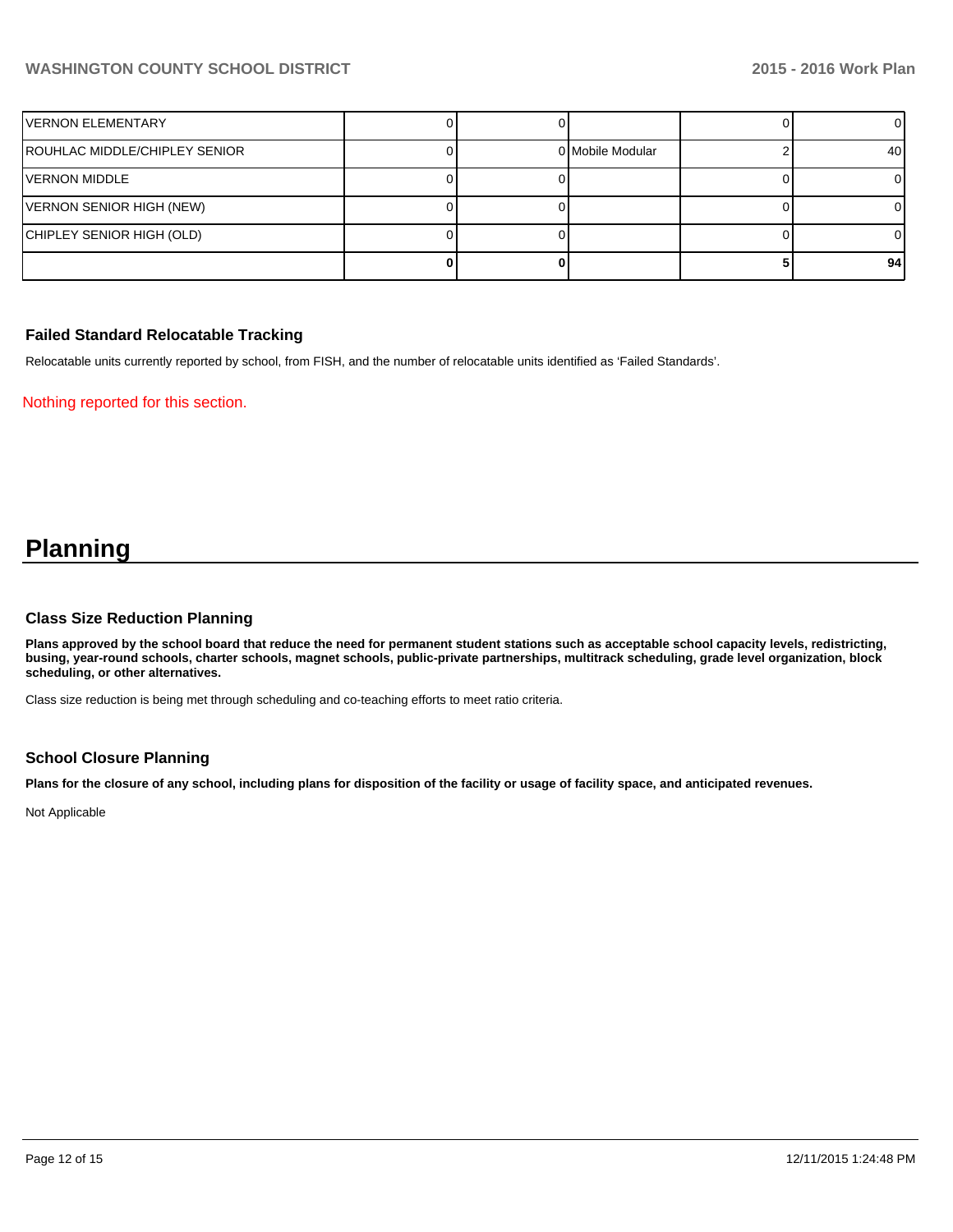## **Long Range Planning**

#### **Ten-Year Maintenance**

District projects and locations regarding the projected need for major renovation, repair, and maintenance projects within the district in years 6-10 beyond the projects plans detailed in the five years covered by the work plan.

Nothing reported for this section.

#### **Ten-Year Capacity**

Schedule of capital outlay projects projected to ensure the availability of satisfactory student stations for the projected student enrollment in K-12 programs for the future 5 years beyond the 5-year district facilities work program.

Nothing reported for this section.

## **Ten-Year Planned Utilization**

Schedule of planned capital outlay projects identifying the standard grade groupings, capacities, and planned utilization rates of future educational facilities of the district for both permanent and relocatable facilities.

| Grade Level Projections         | <b>FISH</b><br><b>Student</b><br><b>Stations</b> | <b>Actual 2014 -</b><br><b>2015 FISH</b><br>Capacity | Actual<br>$2014 -$<br>2015<br><b>COFTE</b> | Actual 2014 - 2015<br><b>Utilization</b> | Actual 2015 - 2016 / 2024 - 2025 new<br>Student Capacity to be added/removed | Projected 2024<br>2025 COFTE | $-$ Projected 2024 -<br>2025 Utilization |
|---------------------------------|--------------------------------------------------|------------------------------------------------------|--------------------------------------------|------------------------------------------|------------------------------------------------------------------------------|------------------------------|------------------------------------------|
| Elementary - District<br>Totals | 1,891                                            | 1,891                                                | ,356.00                                    | 71.71 %                                  |                                                                              | 1,590                        | 84.08%                                   |
| Middle - District Totals        | 2.349                                            | 2.114                                                | .630.00                                    | 77.11 %                                  |                                                                              | 1.205                        | 57.00 %                                  |
| High - District Totals          | 563                                              | 422                                                  | 361.00                                     | 85.55 %                                  |                                                                              | 278                          | 65.88%                                   |
| Other - ESE, etc                | 751                                              | 871                                                  | 69.00                                      | 7.92%                                    |                                                                              | 75                           | 8.61 %                                   |
|                                 | 5.554                                            | 5,298                                                | 3,416.00                                   | 64.48 %                                  |                                                                              | 3,148                        | 59.42 %                                  |

**Combination schools are included with the middle schools for student stations, capacity, COFTE and utilization purposes because these facilities all have a 90% utilization factor. Use this space to explain or define the grade groupings for combination schools.**

No comments to report.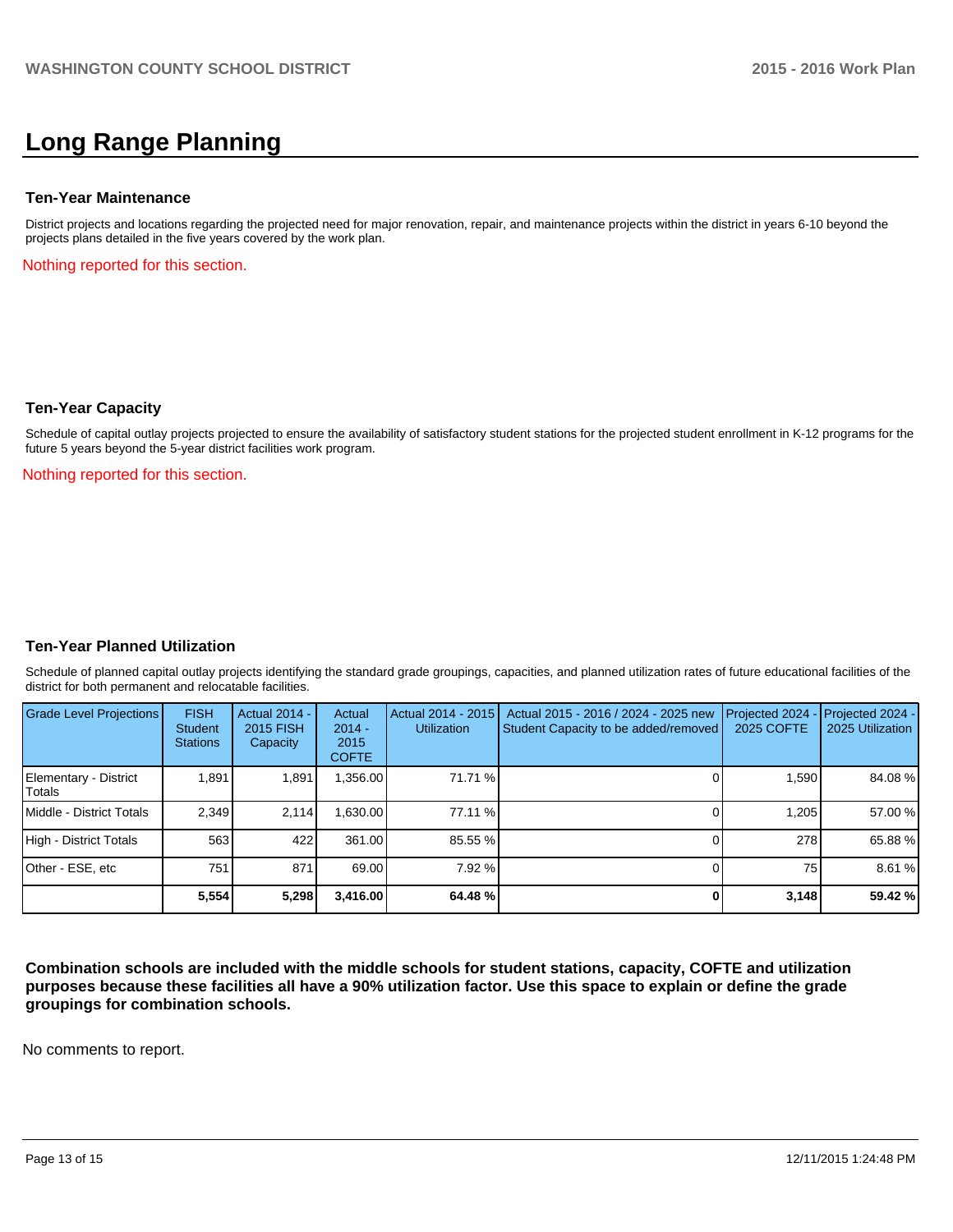#### **Ten-Year Infrastructure Planning**

**Proposed Location of Planned New, Remodeled, or New Additions to Facilities in 06 thru 10 out years (Section 28).**

Nothing reported for this section.

Plans for closure of any school, including plans for disposition of the facility or usage of facility space, and anticipated revenues in the 06 thru 10 out **years (Section 29).**

Nothing reported for this section.

#### **Twenty-Year Maintenance**

District projects and locations regarding the projected need for major renovation, repair, and maintenance projects within the district in years 11-20 beyond the projects plans detailed in the five years covered by the work plan.

Nothing reported for this section.

## **Twenty-Year Capacity**

Schedule of capital outlay projects projected to ensure the availability of satisfactory student stations for the projected student enrollment in K-12 programs for the future 11-20 years beyond the 5-year district facilities work program.

Nothing reported for this section.

## **Twenty-Year Planned Utilization**

Schedule of planned capital outlay projects identifying the standard grade groupings, capacities, and planned utilization rates of future educational facilities of the district for both permanent and relocatable facilities.

| <b>Grade Level Projections</b>   | <b>FISH</b><br><b>Student</b><br><b>Stations</b> | <b>Actual 2014 -</b><br>2015 FISH<br>Capacity | Actual<br>$2014 -$<br>2015<br><b>COFTE</b> | Actual 2014 - 2015<br>Utilization | Actual 2015 - 2016 / 2034 - 2035 new<br>Student Capacity to be added/removed | Projected 2034<br>2035 COFTE | Projected 2034 -<br>2035 Utilization |
|----------------------------------|--------------------------------------------------|-----------------------------------------------|--------------------------------------------|-----------------------------------|------------------------------------------------------------------------------|------------------------------|--------------------------------------|
| Elementary - District<br> Totals | 1,891                                            | 1,891                                         | ,356.00                                    | 71.71 %                           |                                                                              |                              | 0.00%                                |
| Middle - District Totals         | 2.349                                            | 2.114                                         | 630.00                                     | 77.11 %                           |                                                                              |                              | 0.00%                                |
| High - District Totals           | 563                                              | 422                                           | 361.00                                     | 85.55 %                           |                                                                              |                              | 0.00%                                |
| Other - ESE, etc                 | 751                                              | 871                                           | 69.00                                      | 7.92%                             |                                                                              |                              | 0.00%                                |
|                                  | 5,554                                            | 5,298                                         | 3,416.00                                   | 64.48 %                           |                                                                              |                              | 0.00%                                |